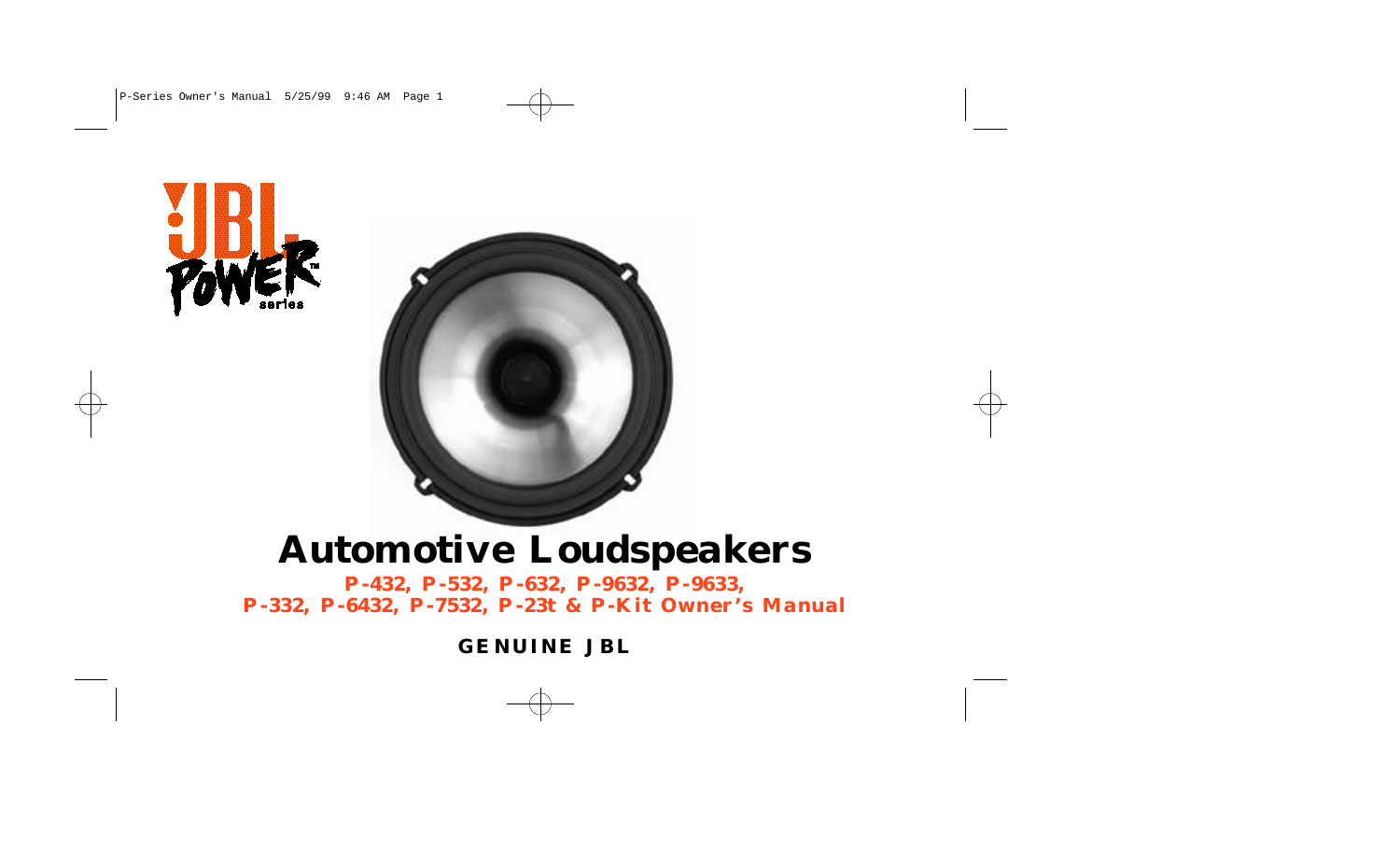

**Thank you** for purchasing JBL's Power Series™ automotive loudspeakers. In order that we may better serve you should you require warranty service on your new speakers, please retain your original purchase receipt and return the enclosed warranty registration card.

**Important:** Installation of automotive stereo components can require extensive experience performing a variety of mechanical and electrical procedures. Although these instructions explain in a general sense how to install Power Series loudspeakers, they may not show the exact installation methods for your particular vehicle. If you feel you lack the tools or necessary experience, ask your authorized JBL car-audio dealer about professional installation options.

### **Installation Warnings and Tips**

- Always wear protective eyewear when using tools.
- Turn off all audio systems and other electrical devices before you start. Disconnect the negative (–) lead from your vehicle's battery.
- Keep speakers in their package until final installation. When moving a speaker, always rest it with the cone or dome facing up. Never use force to install any speaker.
- Check clearances on both sides of a planned mounting surface before drilling any holes or installing any screws. Remember that the screws can extend behind the surface.
- At the installation sites, locate and make a note of all fuel lines, hydraulic brake lines, vacuum lines and electrical wiring. Use extreme caution when cutting or drilling in and around these areas.

**Caution:** In some cars, fuel tanks may be located directly beneath the rear deck. Check for adequate speaker-basket clearance before considering use of this location!

- Before drilling for the speakers or cutting holes, use a utility knife to remove unwanted fabric or vinyl to keep material from snagging in a drill bit or saw.
- For door installations, check the clearance with the windows in both closed and open positions and verify that a mounted speaker will not interfere with the window crank or power-window mechanism.
- If mounting speakers near rear-deck torsion bars, glove box or other structural elements, check for clearance first.
- Do not mount speakers where they will get wet.

**Warning:** Playing loud music in an automobile can permanently damage your hearing as well as hinder your ability to hear traffic. We recommend listening at low levels while in your car. JBL accepts no liability for hearing loss, bodily injury or property damage resulting from use or misuse of this product.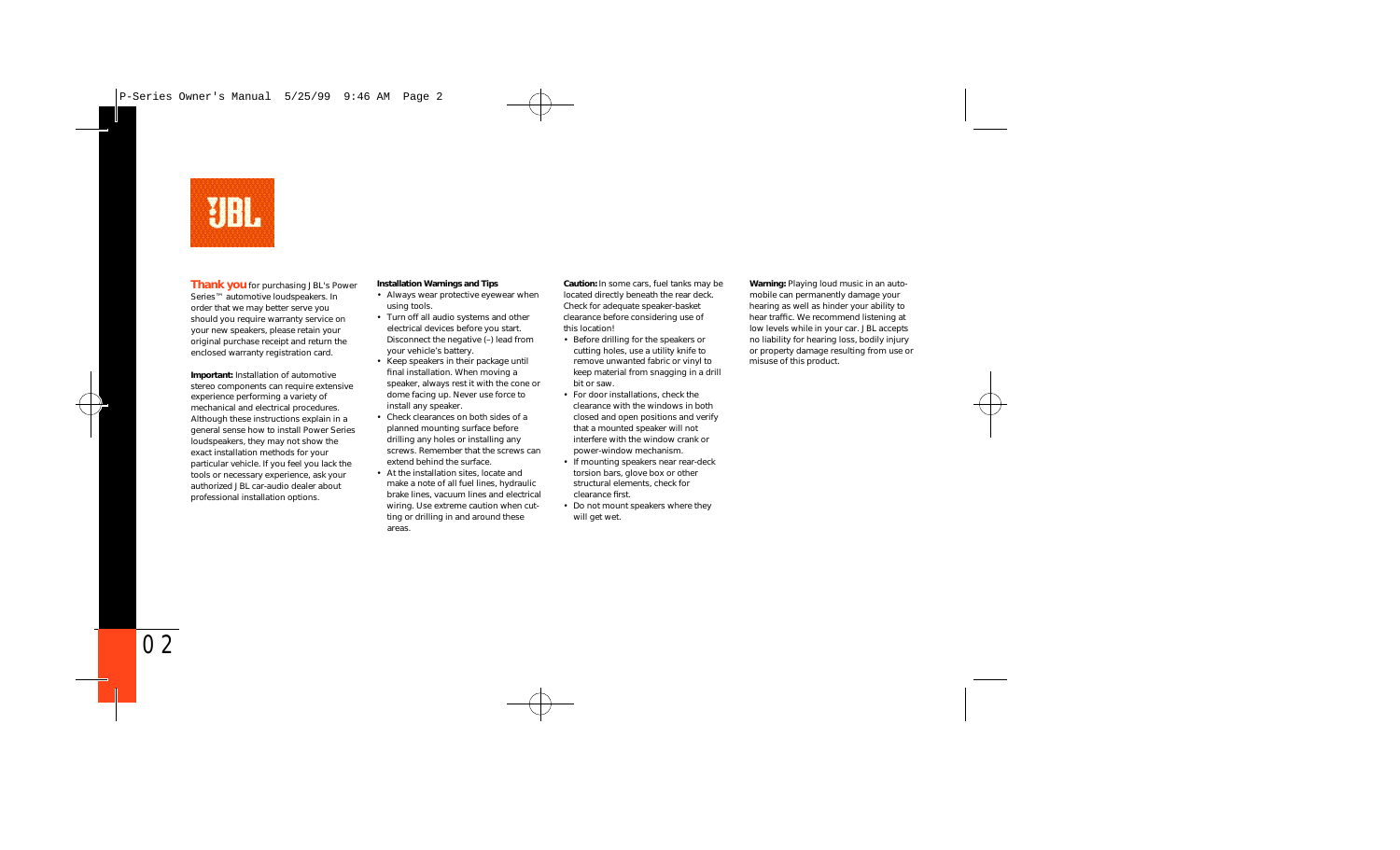### **Installation of the P-332, P-6432 and P-7532,** as shown in Figure 1.

### **Installation of the P-432, P-532, P-9632 and P-9633,** as shown in Figures 2 and 3.

Figure 1.

Figure 2.

Figure 3.







**Note:** The P-332, P-6432 and P-7532 are designed as direct replacements for original-equipment speakers mounted behind factory grilles.

**Note:** If you are mounting the P-532, P-9632 or P-9633 behind factory grilles, omit the grille and grille tray in Figure 2.

**Note:** Some installations may require some or all of the mounting ears to be removed from the P-432. Remove your original speakers first to determine whether any mounting ears must be removed.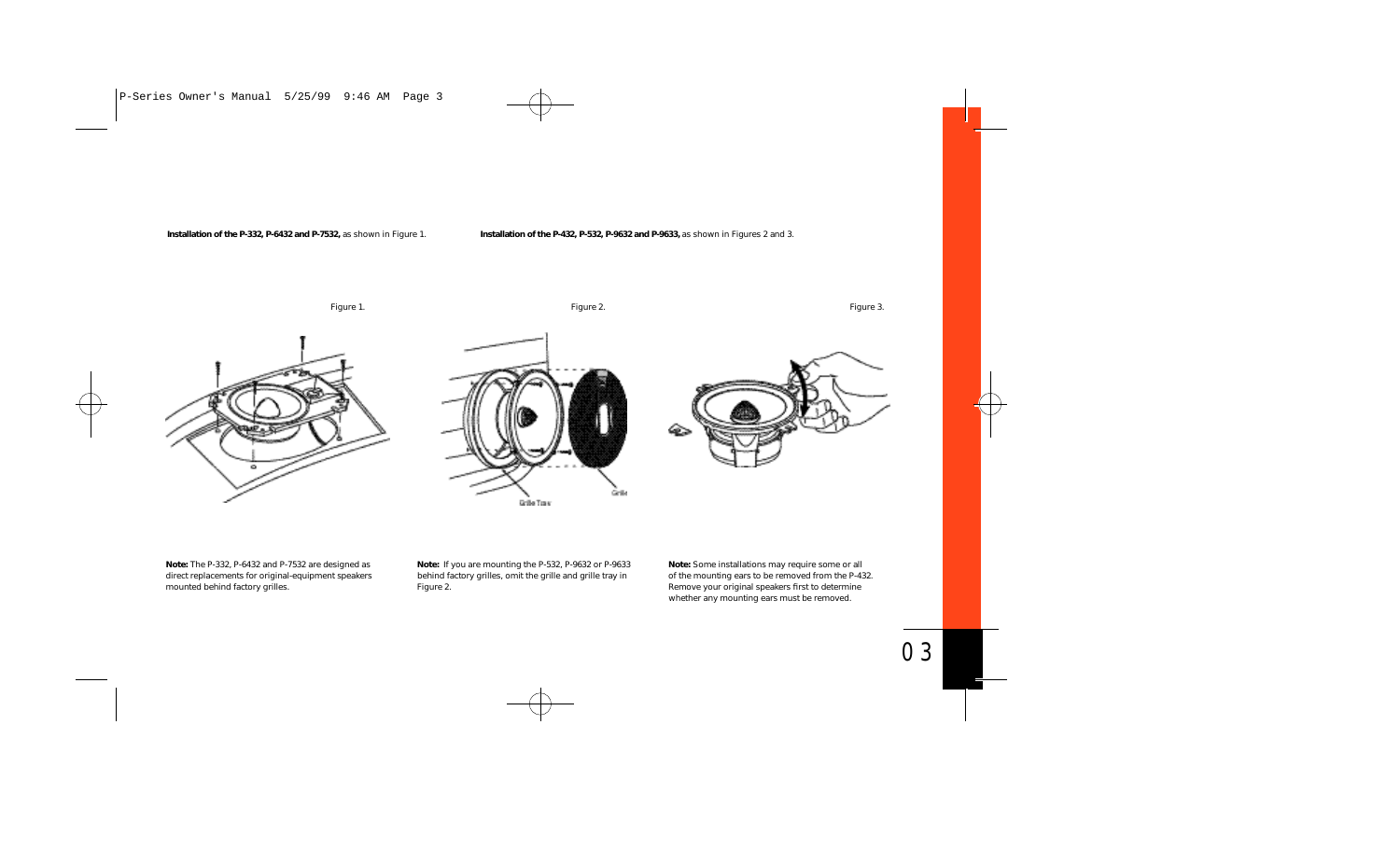**Installation of the P-632,** as shown in Figures 4a and 4b. The P-632 uses JBL's Intermount III™ mounting system. Intermount III™ provides for easy installation of these speakers in many standard and nonstandard locations that will accommodate a 6-1/2" speaker.



Using Intermount III™ in American and Japanese cars with openings for 6-1/2" speakers.

**Important:** When using the steel mounting rings, you must make sure that the rings are mounted to a completely flat surface.



Using Intermount III™ in European and American 165mm openings or custom-mounting the speaker.

Figure 4a. Figure 4b.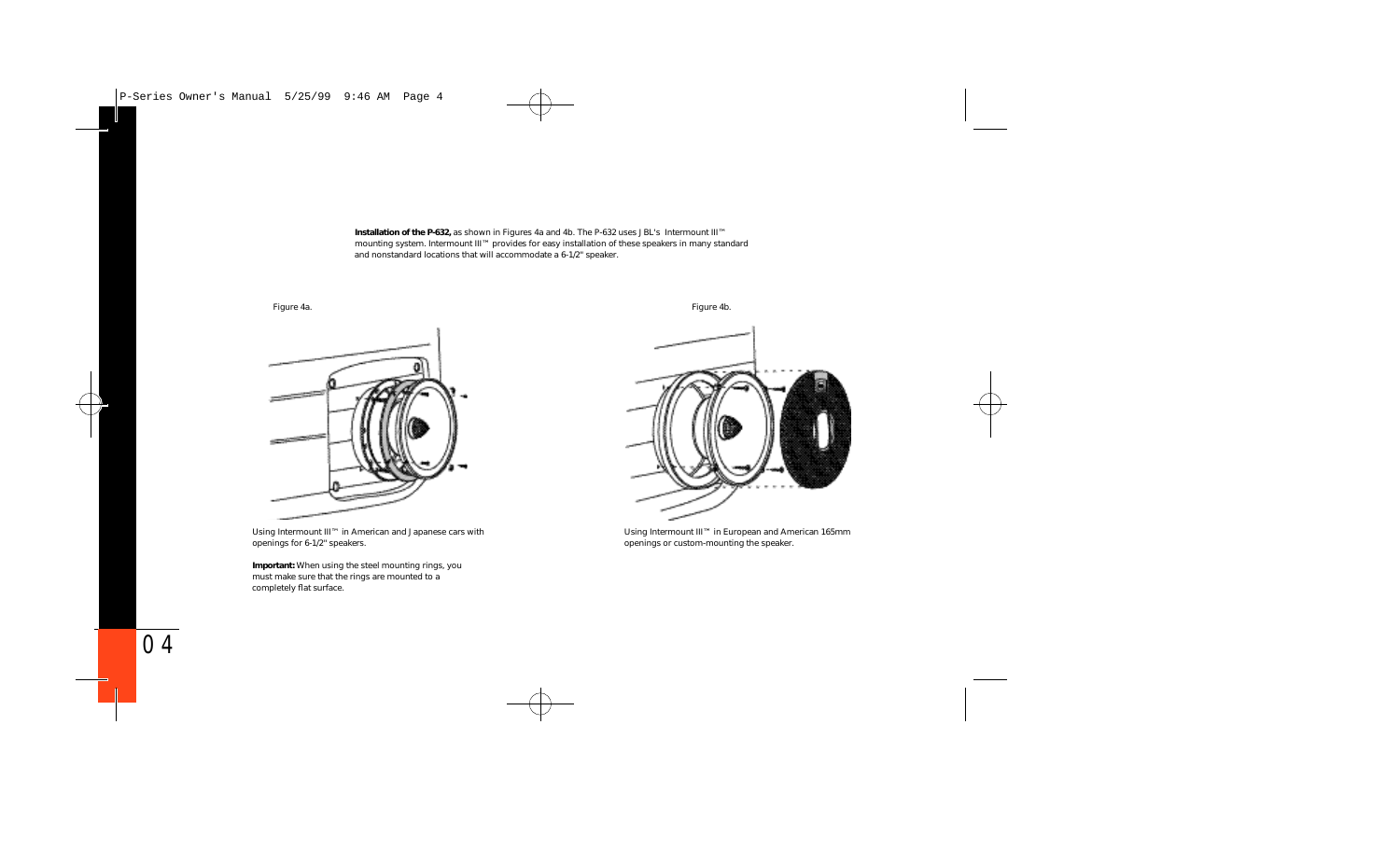**Converting the P-432, P-532 and P-632 to a component system using the optional P-Kit (sold separately),** as shown on pages 5 and 6.

**Separating the tweeter and woofer,** as shown in Figures 5a and 5b.

Figure 5a.





Remove the orange wire cover by inserting a small screwdriver into the notch between the two terminals and prying upwards. Disconnect the tweeter wires from the terminal. Reinstall the cover after removing the tweeter.

Figure 5b.



Detach the tweeter by turning it counterclockwise to unlock it, then pull it away from the woofer while feeding the wires through the pole piece.

Install the woofer phase plug and turn it clockwise to lock it in place.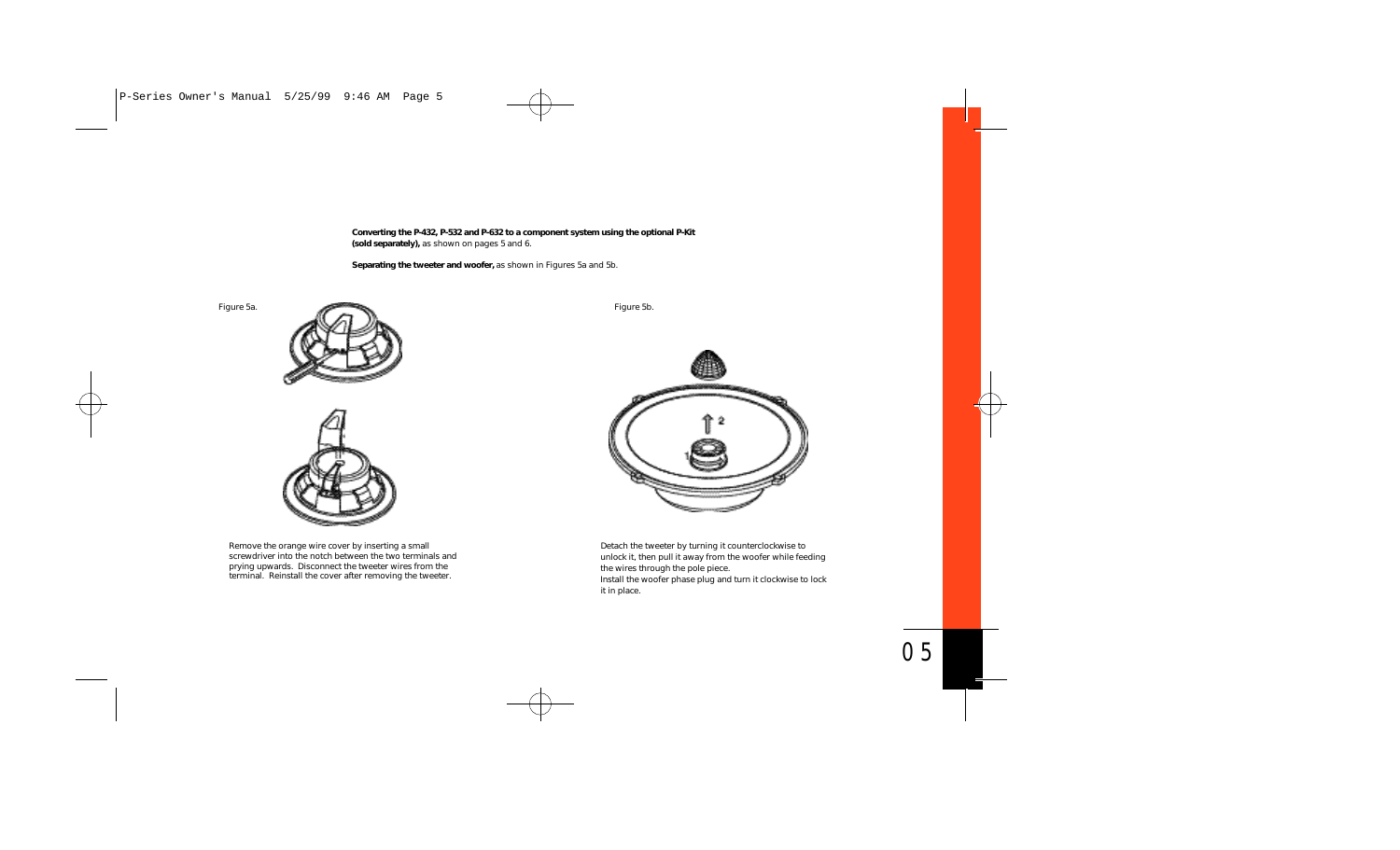**Mounting the tweeter (P-23t),** as shown in Figures 6a and 6b. The tweeter may be either surface-mounted or flush-mounted with parts supplied in the P-Kit.

**Connecting the woofer and tweeter to the passive crossover,** as shown in Figures 7a and 7b.



Flush-mounting the P-23t (use a hole saw to cut a 1-9/16" hole in the mounting surface).





Remove the top of the passive crossover by squeezing the sides and lifting off the top. Mount the crossover with screws or wire ties through the mounting holes. Connect the wires between the crossover, and between the woofer and tweeter as shown.



Position the "Lo Pass" and "Twt Frq" according to the speaker you are using as shown in the callouts in Figure 7b.

#### **Jumper Functions**

Lo Pass (Low Pass): You may engage or disengage the woofer low-pass filter with this jumper. Because the natural rolloff of the P-532 and the P-632 begin at a lower frequency than that of the P-432, this jumper should only be in the "on" position when the P-432 is being used.

Twt Lvl (Tweeter Level): You may attenuate the level of the tweeter's output using this jumper.

Twt Frq (Tweeter Frequency): Because the P-432 has usable frequency response higher than that of the P-532 or P-632, the optimum crossover frequency for the tweeter is slightly higher when the P-23t is used with the 4" woofer.

**Note**: For the most accurate sound reproduction, the jumper positions should be set according to JBL recommendations. If an alternate setting better suits your preference or works better for your particular installation, you may position the jumpers as you like without affecting your warranty.

**Note**: You may upgrade the performance of the P-432, P-532 or P-632 (when it is used as a multielement speaker) by utilizing the passive crossover contained in the P-Kit and leaving the tweeter mounted on the woofer.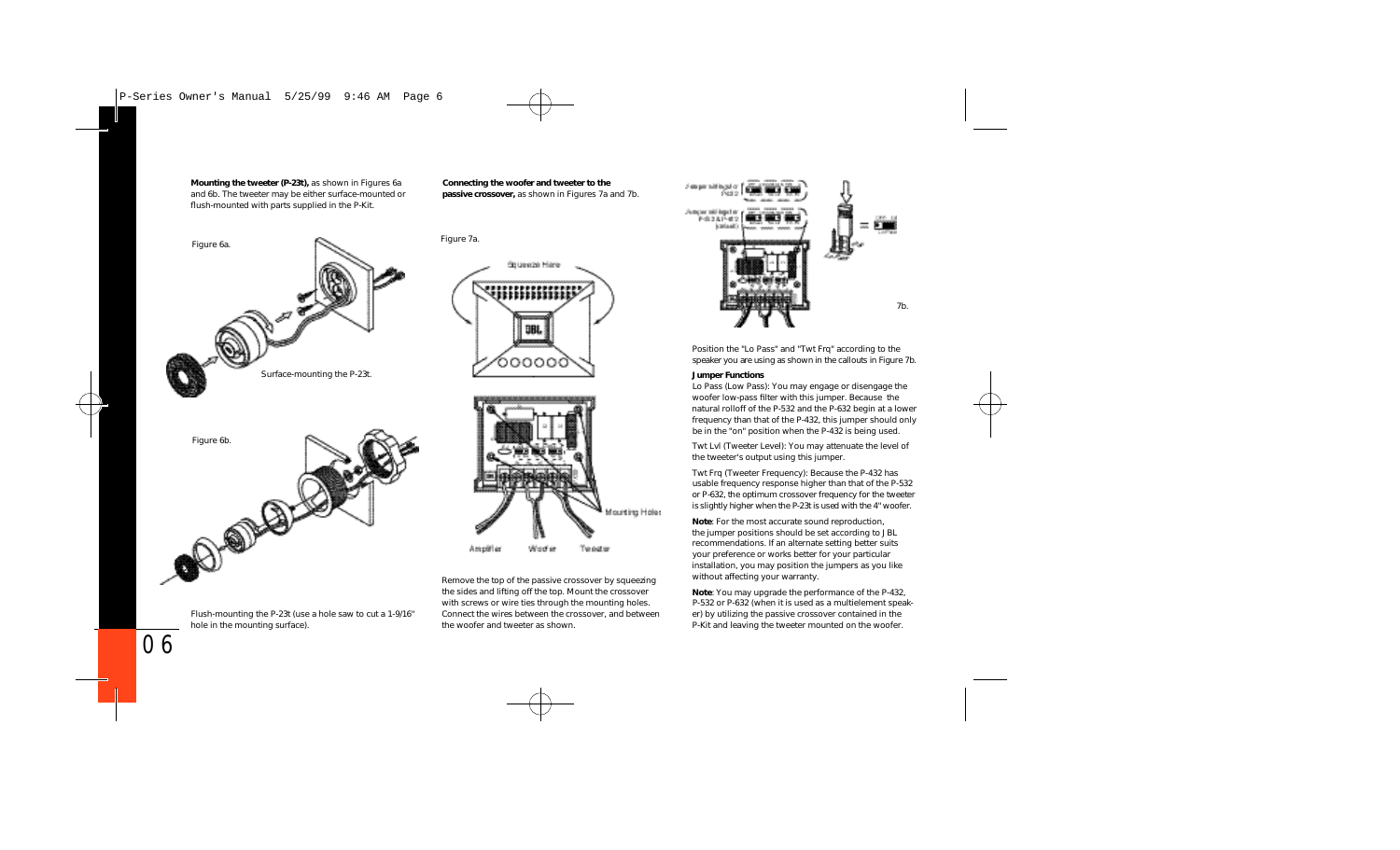## **Specifications**

|                                                             | $P-432$                                                       | $P-532$                                                           | $P-632$                                                           | P-9632                                   | P-9633                                                      |
|-------------------------------------------------------------|---------------------------------------------------------------|-------------------------------------------------------------------|-------------------------------------------------------------------|------------------------------------------|-------------------------------------------------------------|
|                                                             | 4" 2-Way or<br><b>Component System</b><br>with Optional P-Kit | 5-1/4" 2-Way or<br><b>Component System</b><br>with Optional P-Kit | 6-1/2" 2-Way or<br><b>Component System</b><br>with Optional P-Kit | 6" x 9" 2-Wav<br><b>Component System</b> | 6" x 9" 3-Way<br><b>Component System</b>                    |
| <b>Woofer-Cone Material</b>                                 | Thermalum™                                                    | Thermalum™                                                        | Thermalum™                                                        | Thermalum™                               | Thermalum™                                                  |
| Tweeter-Diaphragm Material                                  | NeoGlass™                                                     | NeoGlass™                                                         | NeoGlass™                                                         | NeoGlass™                                | NeoGlass™                                                   |
| <b>Frequency Response</b>                                   | $65Hz - 22kHz$                                                | $55Hz - 22kHz$                                                    | $45Hz - 22kHz$                                                    | 25Hz - 22kHz                             | 25Hz - 22kHz                                                |
| <b>Sensitivity</b>                                          | 90dB                                                          | 90dB                                                              | 91dB                                                              | 92dB                                     | 92dB                                                        |
| <b>Recommended Amplifier</b><br>Power Range as Multielement | $5W - 120W$                                                   | $5W - 150W$                                                       | 5W - 175W                                                         | $5W - 250W$                              | $5W - 250W$                                                 |
| <b>Recommended Amplifier Power</b><br>Range as Component    | $5W - 175W$                                                   | $5W - 200W$                                                       | $5W - 225W$                                                       | N/A                                      | N/A                                                         |
| <b>Mounting Depth</b>                                       | 2" (51mm)                                                     | 2-1/4" (57mm)                                                     | 2-1/2" (64mm)                                                     | 3-1/8" (80mm)                            | 3-1/8" (80mm)                                               |
|                                                             | $P-332$                                                       | $P-6432$                                                          | P-7532                                                            | $P-23t$                                  | <b>P-Kit</b>                                                |
|                                                             | 3-1/2" 2-Way<br><b>Component System</b>                       | 4" x 6" 2-Way<br>Plate                                            | 5" x 7" 2-Way or<br>Component System<br>with Optional P-Kit       | Component<br>Tweeter                     | <b>Conversion Kit</b><br>for P-432, P-532,<br>P-632, P-7532 |
| <b>Woofer-Cone Material</b>                                 | Thermalum™                                                    | Thermalum™                                                        | Thermalum™                                                        | N/A                                      | N/A                                                         |
| <b>Tweeter-Diaphragm Material</b>                           | NeoGlass™                                                     | NeoGlass™                                                         | NeoGlass™                                                         | NeoGlass™                                | N/A                                                         |
| <b>Frequency Response</b>                                   | 70Hz - 22kHz                                                  | $65Hz - 22kHz$                                                    | $45Hz - 22kHz$                                                    | $5kHz - 22kHz$                           | N/A                                                         |
| Sensitivity                                                 | 89dB                                                          | 90dB                                                              | 91dB                                                              | 91dB                                     | N/A                                                         |
| <b>Recommended Amplifier</b><br>Power Range as Multielement | $5W - 90W$                                                    | $5W - 150W$                                                       | 5W - 175W                                                         | (with crossover)<br>$5W - 100W$          | N/A                                                         |
| <b>Recommended Amplifier Power</b><br>Range as Component    | N/A                                                           | N/A                                                               | N/A                                                               | N/A                                      | N/A                                                         |
| <b>Mounting Depth</b>                                       | $1-3/4$ " (45mm)                                              | 1-7/8" (48mm)                                                     | 2-1/4" (58mm)                                                     | 7/8" (23mm)                              | 7/8" (23mm)                                                 |